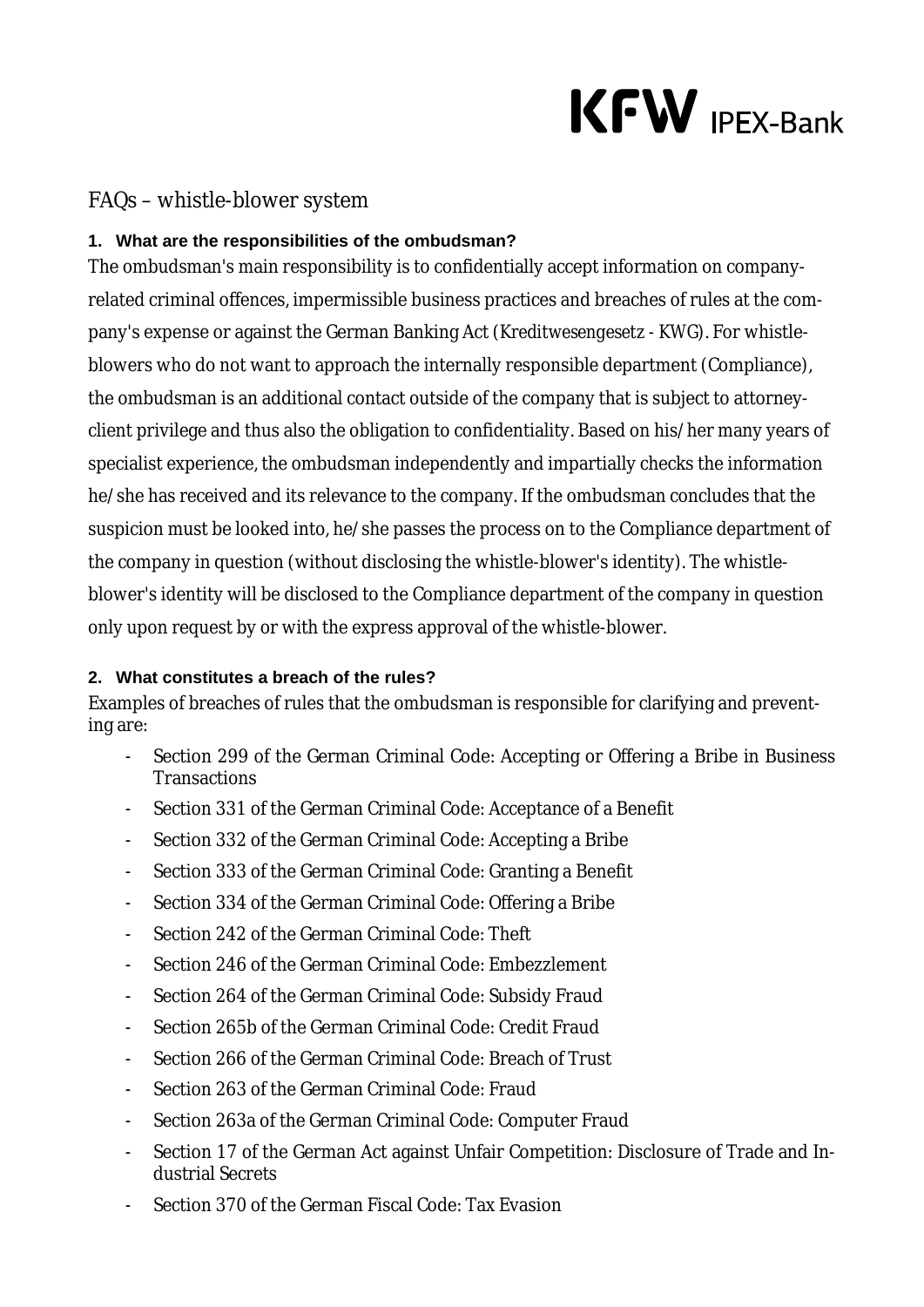

- Violations of relevant legal norms set out in the German Banking Act

#### **3. Who can contact the ombudsman?**

The ombudsman is available as a contact to all employees of the KfW Group, DEG – Deutsche Investitions- und Entwicklungsgesellschaft mbH, KfW IPEX-Bank GmbH and Finanzierungsund Beratungsgesellschaft mbH (FuB), as well as external third parties.

#### **4. What information does the ombudsman accept?**

The goal of involving the ombudsman is primarily to clarify and prevent what are known as economic offences (see Point 2), as well as other company-related criminal offences in connection with the KfW Group or violations of relevant legal norms set out in the German Banking Act.

#### **5. How is confidentiality guaranteed?**

As a lawyer, the ombudsman is obligated to observe confidentiality and only discloses the whistle-blower's identity to the Compliance department of the group company in question solely upon request by or with the express approval of the whistle-blower.

Information that is not released by the whistle-blower is subject to confidentiality. Neither the company nor the state's investigative authorities (police, public prosecution service, courts) are informed of this. A lawyer who violates his/her professional obligation to maintain confidentiality renders himself/herself liable to prosecution pursuant to Section 203 of the German Criminal Code.

#### **6. How do I contact the ombudsman?**

You can contact the ombudsman by telephone, e-mail, fax or post. Generally speaking, whistleblowers can arrange a (personal) interview by appointment.

#### **7. What happens to the information?**

The ombudsman passes information about the legally relevant facts of a case that was released by a whistle-blower on to the Compliance department of the group company in question (KfW, DEG – Deutsche Investitions- und Entwicklungsgesellschaft mbH, KfW IPEX-Bank GmbH, Finanzierungs- und Beratungsgesellschaft mbH (FuB)).

There, the facts of the case are assessed as part of a systematic procedure and the required (corporate) steps are agreed upon and taken. If the information indicates prosecutable conduct, depending on the individual case, further (e.g. legal) steps are introduced by the company.